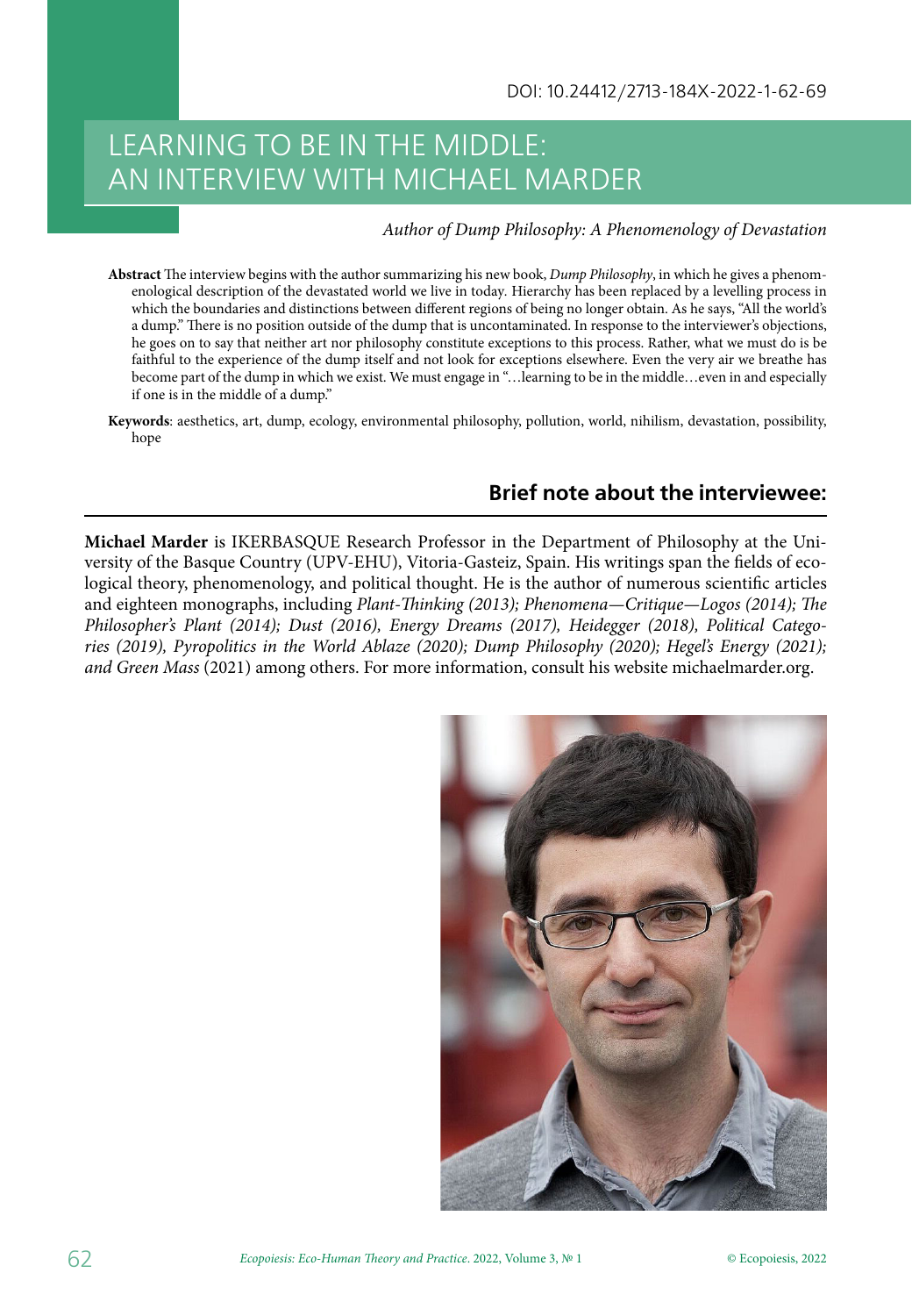**Stephen K. Levine (SKL):** *In your book, Dump Philosophy (2021), you engage in a phenomenological description of the current state of the world. The picture you paint is one in which we have turned the earth into a devastated condition in which something like a coherent and meaningful world no longer exists. As you say, "All the world's a dump." Can you briefly explain what you mean by that and tell us what led you to this conclusion?*

**Michael Marder (MM):** We do not have to look far to find plenty of evidence for the transformation of the world into a dump. The massive emissions of toxins, CO2, chemical pesticides, herbicides, and other such substances clog and transform the atmosphere, the oceans, and the soil. Some will point to a fundamental (and essentially Heideggerian) distinction between earth and world, in keeping with which the becoming-dump of the world does not imply the same transformation of earth. But I think that the epoch we are living in is making clear how the fate of the world is tied to that of the earth, no longer reducible to a deep and essentially unknowable source of meaning. The meaningless source pregnant with a multitude of meanings that the earth was is gone: it is not metaphysically untouchable, safe and sound despite rapidly unfolding anthropogenic devastation. If the geological age called, still provisionally I think, the Anthropocene, means anything, it signals the collapse of the earth/world distinction. So, the gargantuan outpouring of industrial pollution into the environment wreaks havoc in the elemental domain and in the webs of meaning called "world" that are not at all autonomous from this domain. But, besides the contaminating substances, we can also espy world devastation in the massive outpouring of information that overwhelms any sort of coherent narratives, in the ever-growing pressure of social networks that multiply relations ad infinitum while nullifying the deeper bonds of relationality, in the flattening of old hierarchical systems of valuations replaced with the desideratum to treat everyone and everything on the same level without allowing for singular judgments of difference. The list goes on. The point is that, though all these tendencies seem to stem from diverse regions of being, they combine forces toward a transformation of the world into a dump,

a mishmash or a soup of meanings that is in itself meaningless. And I am even convinced that the boundaries between these regions do not resist the thrust of the dump: information and toxins, relations, thoughts, non-decomposing artefacts—all are dumped into each other. This, unfortunately, is now the default mode of our "overcoming of metaphysics," of challenging the similarly unfortunate splits (say, between the body and the mind) by massifying and dumping each of their sides into the other.

**SKL:**  *You paint a devastating picture of a devastated world. As you indicate, in Heidegger's philosophy, "Earth" refers not just to the elemental character of the planet of which we live but is rather an unknowable and inexhaustible source of meaning that supports the historical worlds which emerge on its basis. Are you proposing a fundamental shift in post-Heideggerean thinking? And if so, certain questions arise which it seems to me are difficult to answer. First of all, what is the standpoint on the basis of which you make this claim? How is it that "dump philosophy," the thinking of the dump which is not itself dumped (i.e., a meaningful form of thinking) is even possible? Secondly, if indeed the world is a dump in which distinctions and articulations no longer are possible, what possible courses of action could we undertake in response to this situation? Would not anything we do become itself part of the dump? In which case, your book would be just another dumped thing, indistinguishable from anything else.*

**MM:** One thesis I defend throughout the book is that nowadays there is no pure standpoint, uncontaminated by the dump. It is pointless to search for this standpoint either in the world of thought, in the realm of the senses, in other-than-human nature, in art, or in social relations. That said, we should not give in to despair or paralysis. Since, as Jean-Luc Nancy noticed in his blurb for the book, *Dump Philosophy*  is, at bottom, a treatise on nihilism, I suggest that we follow the path Nietzsche charted with reference to nihilism: rather than simply reject or dismiss it, we ought to deepen it and, then, perhaps, emerge on the other side. The hopes that there are parts (let's call them "niches") of the world and of ourselves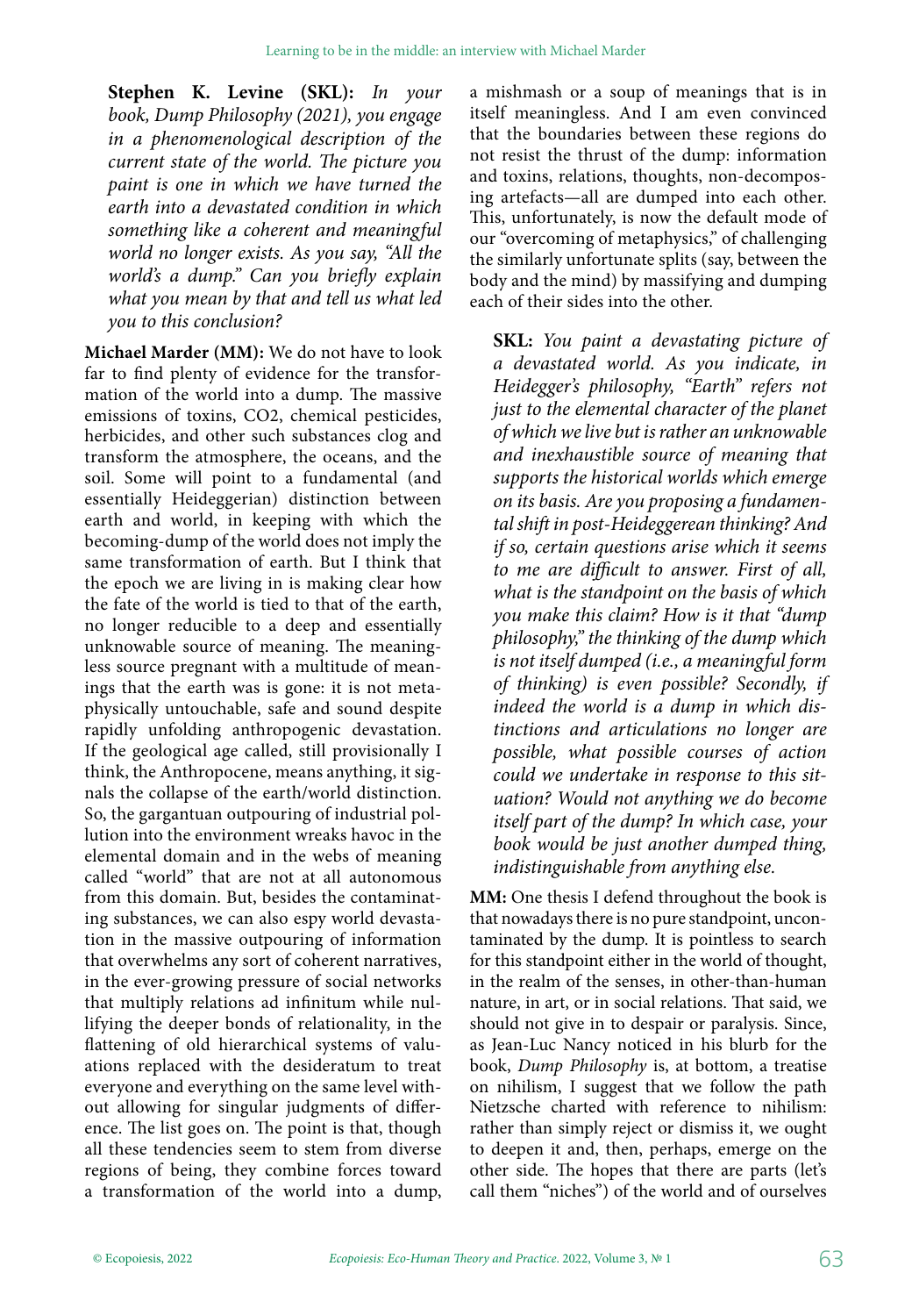somehow immune to the power of the dump are misplaced, and it is these very hopes, I claim, that stand in the way of an honest and level-headed assessment of our dire situation. Thinking is not an exception here: today, there is no thinking that does not take place within the dump—and cognition, too, forms an important part of the dump within us. But, while all thinking is *of* the dump, not all thinking is *for* the dump. The genitive "of the dump" is one of the keys to my book. In this particular instance, I suggest exploring how dumped thinking (*of* but not *for* the dump) can accompany all bodies-minds in their massive and undifferentiated fall, assuming their weight, contending with gravity in the most material sense of the term. And how it might be possible to forge the bonds of solidarity with everyone and everything dumped by identifying with biomass, with the anonymous reduction of life to mass. So, yes! The book is, indeed, a dumped thing, with the proviso of trying to develop a self-consciousness of the dump. Heeding this proviso, we might begin to act not only *within but on* the dump, reshaping it into something else from an interiority devoid of exteriority.

**SKL:** *To go on to another, though related, topic: In his essay, "The Origin of the Work of Art," Heidegger gives a phenomenological account of the work of art as emerging from a conflict between World and Earth. He also says that art is the setting of truth into a work. The truth he is referring to is the meaning of the historical world, a meaning which has been previously hidden before it is revealed by the work. If the distinction between Earth and World no longer exists in the dump, then is art in this foundational sense still possible? This is an especially important question for those of us interested in the possibility of ecopoiesis.*

*Elsewhere, Heidegger quotes Hölderlin, "Poetically humans dwell" (dichterisch wohnet der Mensch). What is dwelling in the dump? How could we live poetically in this condition? And can a poetic or "poietic" response to the dump be at all possible? In Dump Philosophy, your text is accompanied by a series of images, some of which seem to show dumped bodies indistinguishable from each other. Moreover, at* 

*the end of the book, you present what you call "a poetic appendix: elemental laments," a series of poetic reflections on the elements in their dumped condition. How is the reader to take these images and reflections? Personally, they give me hope that poiesis is still possible, even in the dump. Would you agree?*

**MM:**  Neither art nor thinking are, as I've already mentioned, privileged exceptions from the world (or, as I call it, the "unworld") of the dump: they are imbued with the dynamics of the dump through and through. More than that, art and thinking are possible today only on the condition that artists and thinkers abandon the illusion of being situated somewhere above, behind, or, in any case, at a distance from the reality of the dump. If, as Heidegger maintains, art is a setting of truth into a work, then the dump is what it must illuminate in its truth in the twenty-first century. In the same essay you mention, Heidegger makes another important distinction between the thing — and the work-character of an artwork. Launched into the dump that is nothing short of the name for Being in the  $21<sup>st</sup>$  century, the artwork is a dumped thing; yet, after the artist is done with it, the thing continues to work, leading a curious afterlife. The question is: how? What are the effects, the workings, of the artwork? What does it do to the dump? Is it added to the already massive and still growing pile, indifferently and undifferentiatedly augmenting the dump? Or does its addition actually clear a bit of spacetime within the dump — a strange addition that amounts to subtraction?

I agree with Heidegger that dwelling is only possible in a clearing. For complex and necessary reasons, Heidegger saw this clearing, in all its finitude, as a clearing in the woods, in hylomorphically conceived matter that loomed large over it. Nowadays, dwelling is possible in a clearing in the dump. My hope is that the words (whether philosophical or poetic or both) and the images of *Dump Philosophy*  contribute to such a clearing, which, at any rate, cannot be a private escape route. In other words, our task is not to look for the still livable pockets of the world, of thinking, and of art somehow untouched by the force of the dump. I recommend delving deep into the intolerable and increasingly prevalent condition of our contemporaneity, facing it and facing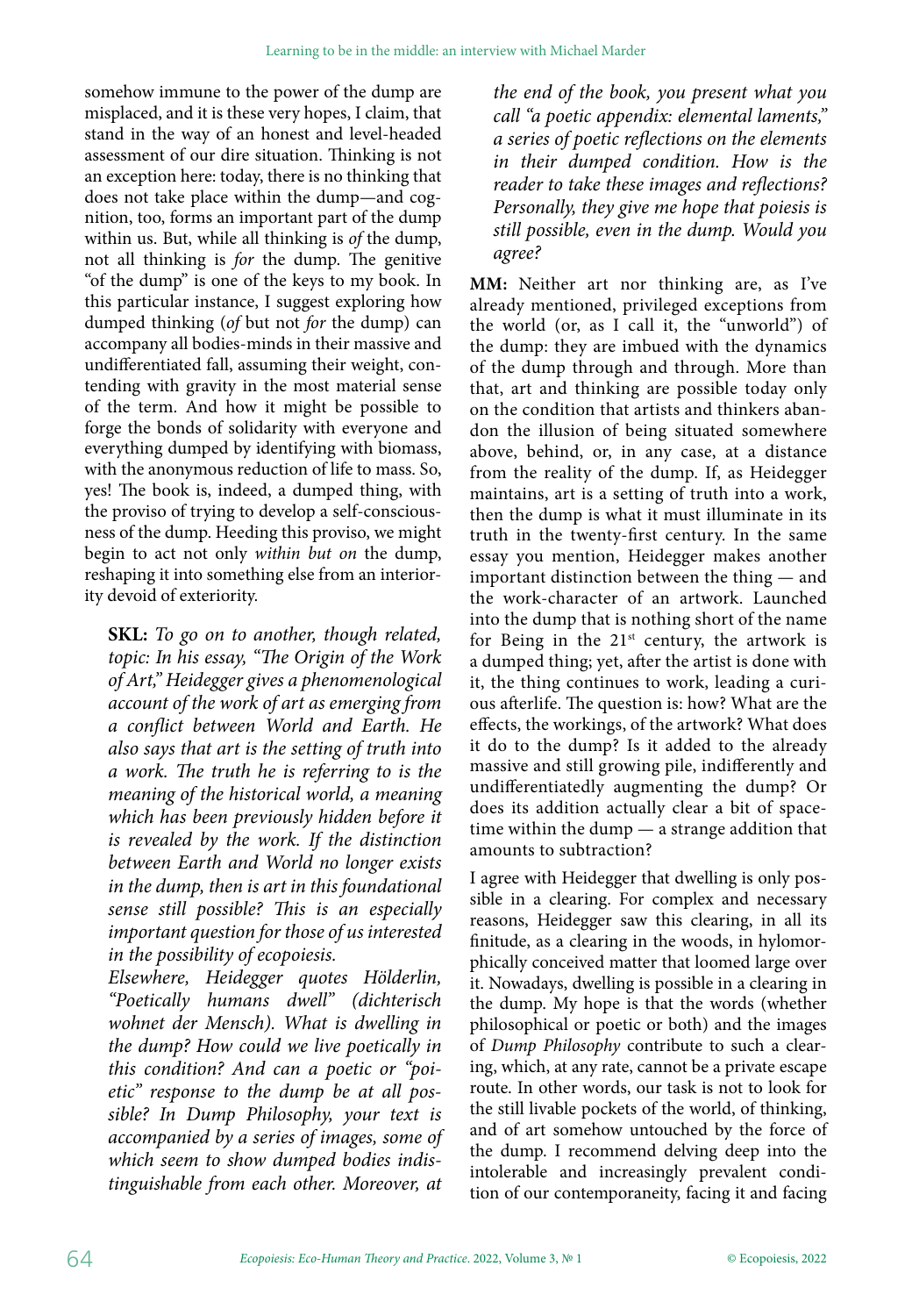ourselves in it, and then introducing something into it that would immanently interfere with its ongoing operations.

**SKL:** *Your last sentence seems important to me. We have to find ways to allow for clearing in the dump. I'm not sure, however, that we would agree on what these ways might be. In your book on Heidegger, you indicate that in his thinking, the finite existence of the human being can be characterized as a "gathering — gathered" one (Heidegger: Phenomenology, Ecology Politics, 2018). In other words, we are not only beings that take over or appropriate what is other than us, but we ourselves are gathered in historical time. There is thus a necessarily receptive element in human existence. We are not Masters of the Universe, but we are capable of responding to what is given. My way of putting this is to say, "poiesis is always possible," The dump seems to me to be the final form in which human existence based solely on appropriation takes place. We are ourselves dumped by our dumping of the world. However, as you say, we can still delve deeply "into this intolerable condition," face it, and introduce "something into it that would immanently interfere with its ongoing operations." How can we do that?*

*Here is where I believe we would differ. It seems to me that there are many ways in which we already incorporate a receptive element into our practice. Art-making is one of them. The artist does not create ex nihilo, as an omniscient and omnipotent deity would. In my own experience of art-making, I find that writing poetry, for example, is a matter of being open to receive the words which I may then shape into a final form. Though I often begin with an impulse, an image or an idea, the poem goes its own way, sometimes quite surprisingly. Similarly, novelists often find that their characters say and do things which are very different from the initial conception that brought them into being. The same is true for modes of performance, whether they be music, dance or theater.*

*Otherwise, we end up with something like socialist realism, in which both form and content are dictated by the central committee or, today, an ideology based on a pre-determined conception of identity.*

*This is also the case in therapeutic practice. In my own experience, both as therapist and client, I have to let go and receive what is coming. If I try to shape the experience in terms of a predetermined goal, it never works. The perspective of the Ecopoiesis journal stems from this acknowledgement of the receptive quality of our existence. The creative and expressive modes of therapeutic practice become models for understanding our relationship to the earth. Again, we cannot mould the earth according to our will. If we try to do so, the result will be the dump that you describe so well.*

*There is also an element of surrender in ecological practice that we neglect at our peril. There are in fact many in the field of environmental thought and action who recognize this. For example, in the August 9 issue of The New Yorker magazine, there is a profile of the landscape architect Kate Orff. She is said to be "...at the forefront of an emerging approach to climate resilience that argues we should be building with nature not just in nature." Orff explicitly rejects a "romantic view that we should just let nature take its course… That doesn't take into account the damage we've already done." In other words, we have to face the dump and find ways to allow clearing to emerge. I would characterize this framework as a mode of what Heidegger calls Gelassenheit, a letting-be that, as Paul Celan says about poetry, "La poésie ne s'impose plus, elle s'expose" ("Poetry no longer imposes, it exposes"). It allows for something to come to presence. I also think of this in terms of the Taoist concept of wu-wei or non-action, a way of doing that follows rather than commands. The "cosmotechnics" of Yuk Hui aims for a conception of technological diversity based on*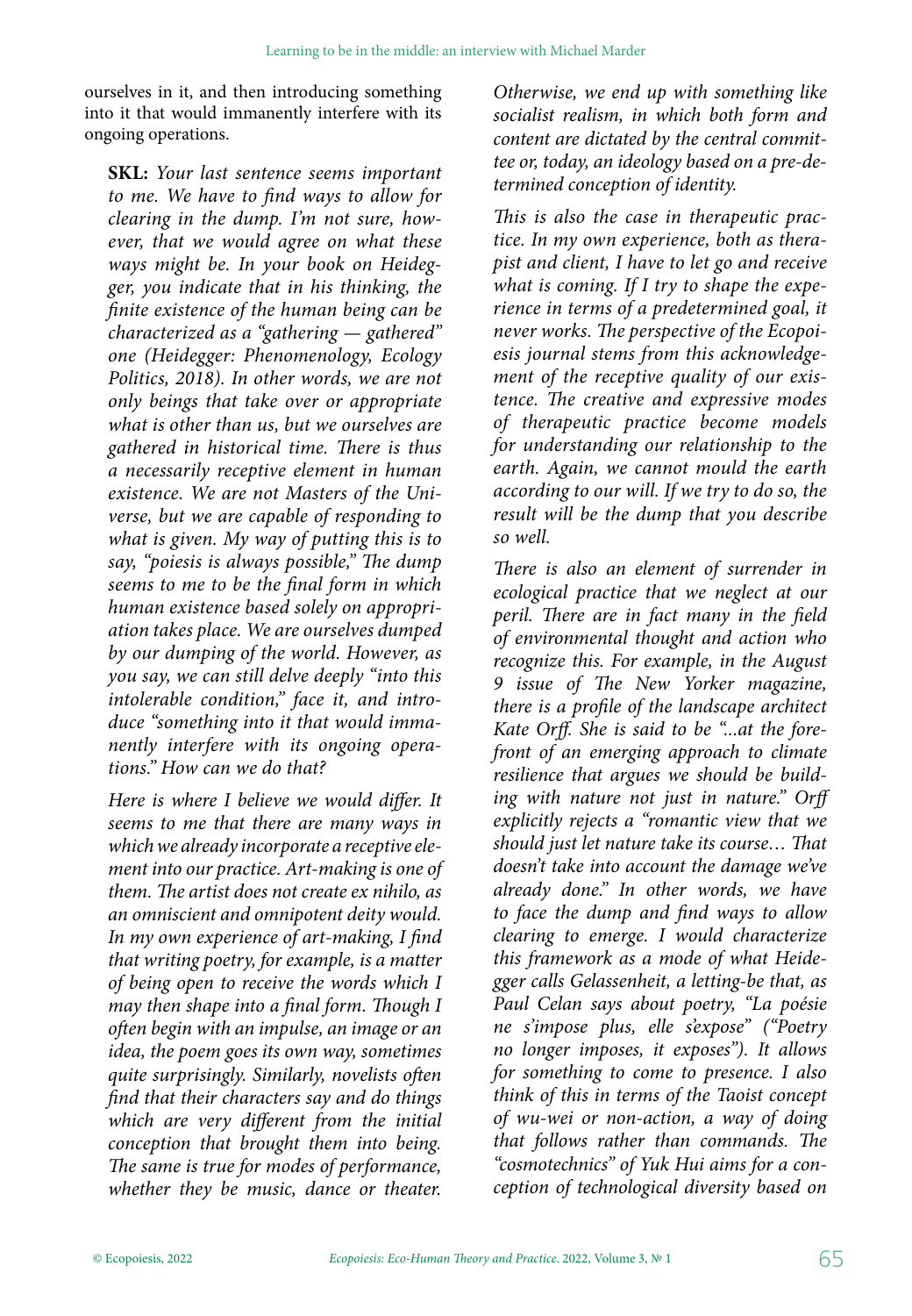*this understanding. He finds a different thinking of techne in terms of the aesthetic sensibility which gave rise to the mountain-water (shan-shui) images of classical Chinese landscape painting, as opposed to the representational character of Western art (Yuk Hui, Art and Cosmotechnics, 2021). In Dump Philosophy, you explicitly reject this turning East as another form of philosophical romanticism (although you do allow for the possibility of "cross-cultural conversations" to come into being if the participants are intimately familiar with more than one tradition, which I find to be the case for Yuk Hui and also for François Jullien, who makes a similar argument in his many books).*

*Finally, I find in your own earlier work on "vegetal being," the phenomenological ontology of plants, based on the receptivity of plant existence and the concomitant capacity for cultivation, a "cautious hope for the future," for a new beginning that would allow for the cultivation and sharing of life which is eliminated in the biomass of the dump (Luce Irigaray and Michael Marder, Through Vegetal Being, 2016, p. 216). Do you still have such a hope?*

*I hope you will forgive this long excursus into an alternative way of conceiving of a possible response to our situation, a "clearing in the dump" that would bring new growth. With some temerity, I invite you to respond.*

**MM:**  Indeed, the dump is an outcome—and an extreme one at that—of the illusion that the world around us can be mastered, manipulated at will, its portions discarded thereafter. This sort of attitude boomerangs back to us, who are not at all separate from the abused world, and is magnified manyfold in its effects. When, as you rightly note, I write that "we are the dumped dumpers," I am referring exactly to this development. I also agree that a receptive practice counterbalances a lopsidedly appropriative way of behaving and sheds light on the other half of human constitution: not only as gathering, but also as gathered. But my questions, in turn, would be: What or

who is being received in our receptivity to others and to the world? And where does reception take place? I know that the reception you invoke exceeds the confines of knowing and that to specify its content or form—let alone to specify them *in advance* — is a self-defeating, futile, and counterproductive endeavor. On the receptive end, one awaits what does not quite show itself on the horizons of expectation. And yet, it would be naïve to think that either the received or the receiving is protected from the dynamics of the dump and of dumping; that with the right attitude and practice one can stand at a distance from the all-pervasive dump; that one can be or become an island of purity in an ocean made of massive debris.

I think that we need to dig deeper than reviving the nearly forgotten or repressed half of human experience, which is our openness (or "openedness," as I put it in my book on Heidegger) to the world. Most of all, because the attitude of unlimited mastery is not *just* an attitude: the history it has enabled has accrued a series of material consequences that are here to stay, in some cases for millennia to come. It would be irresponsible to turn our backs on this predicament and, ultimately, on ourselves who are a part of it. The very form of possible experience (not in a transcendental Kantian sense, though in that sense as well) is to be reinvented, painstakingly, within the all-encompassing unworld of the dump. Facing the dump is also facing ourselves—in and as it. I have designated this process with what is perhaps now an old-fashioned Hegelian word, "self-consciousness."

Let's take, or receive, the example of breath. Inhaling, we receive a bit of the atmosphere in ourselves without appropriating it—there is no choice but to exhale. What is received, though, comes laced with the best and the worst (oxygen and vegetal exhalation, as well as exhaust fumes and airborne viruses or bacteria). Receptivity invariably means receiving also the dump within, in an interiority that immediately turns inside out, exhaling. The same happens at the psychic level, in spiritual pneumatology, across Hebraic, Greek, and Roman traditions that understood at least one aspect of the soul on the basis of breath. Psychic life receives the dump within itself as much as our lungs and bronchioles do. Whomever we follow, whatever we follow, the real possibility of following them into the dump, of being dumped, is unavoidable. So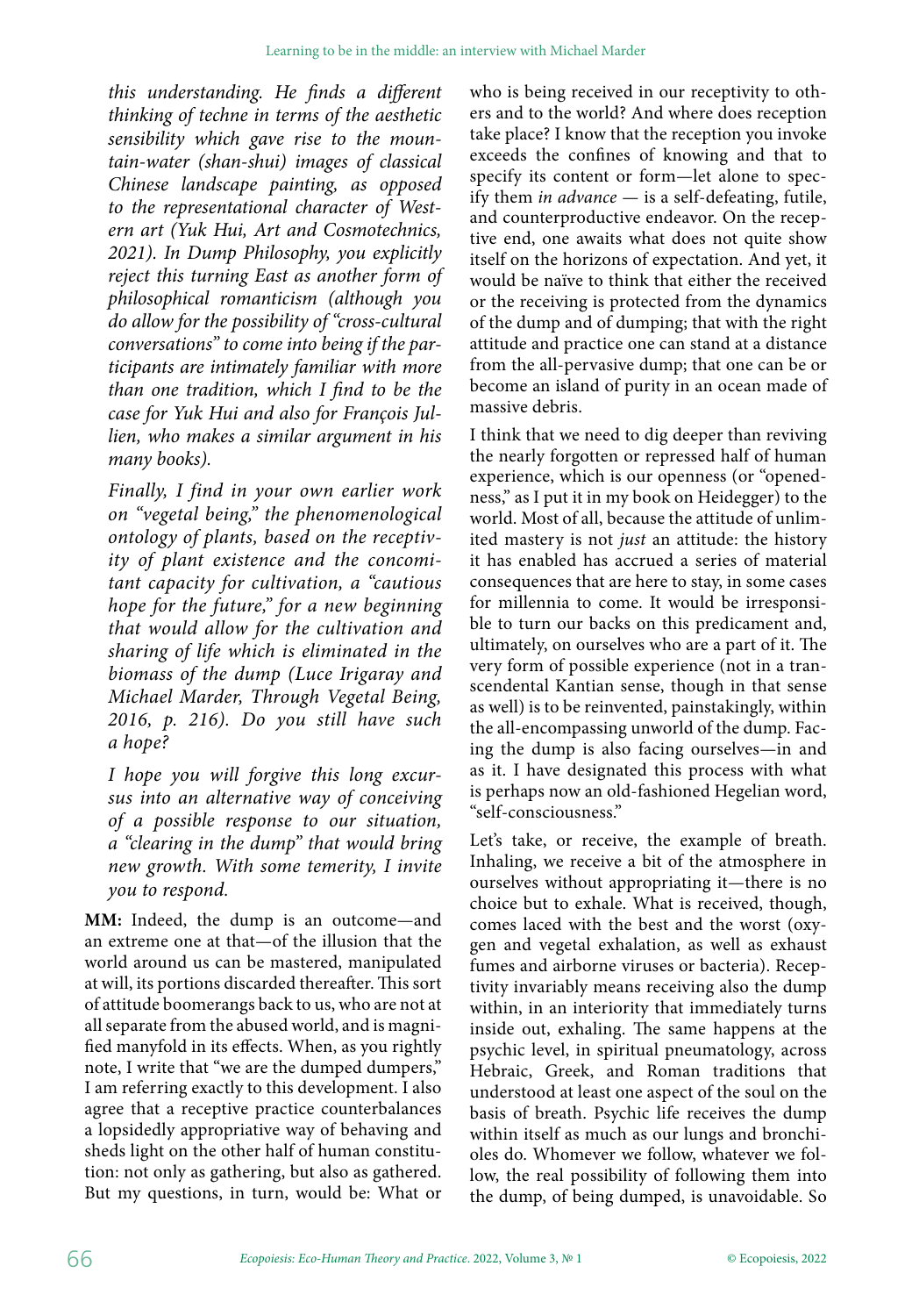much so that it is not just a possibility but, in the best of cases, the supplement to something or someone else. Why, then, should we not take an honest look at our situation?

I have been also devoting plenty of time recently to considering the relation, if a relation it is, between vegetal ontology and the ontology of the dump. In *Dump Philosophy* I do say that the dump takes over some of the key features of the Greek *physis* and of growth, but it is, once again, a very partial imitation because what is missing from it are the processes of decay and metamorphosis. (In this sense, the attitude and practice of mastery without receptivity mirror a predilection for growth without decay, which is not only the illusion of neoliberalism with regard to the economy but also the main disruptive force when it comes to ecology.)

It seems to me that the Benedictine abbess Hildegard of Bingen, who lived almost a thousand years ago and about whom I've recently written in *Green Mass: The Ecological Theology of St. Hildegard of Bingen*, 2021), can give us some clues as to this strange conjunction. Hildegard's thought, or, better, her vision, identified two poles of existence: *ariditas*  and *viriditas*. *Ariditas*, which is a part of her non-moralistic notion of sin, is the drying up of the world, its exhaustion in a desert-like state, wherein all are reduced to the impassive moulds of their identities. Nothing more and nothing less. *Viriditas*, conversely, is the greenness (or "the greening green," as I translate it from Latin) that signifies the ever-rejuvenating, self-renewing capacity of creation, the overflow of finitude with future life. This is the crossroads in Hildegard's theology and in our ecology. With biomass, to which plants and all organic beings whether living or dead have been reduced, *viriditas* has been harnessed for the purpose of augmenting *ariditas*. Obviously, its harnessing can never be complete, and the enlivening excess of *viriditas* will find other outlets, but the self-renewing capacity of finitude is not infinite; it is rather fragile, its continuation uncertain (Hildegard was well apprised of this). When in *Dump Philosophy* I experiment with a possibility of identifying with biomass, consisting primarily of plants and of vegetal life, I keep seeking a new beginning in unpredictable growth and, even more so, in decay, which is crucial to the severely disrupted metabolisms of all sorts, from the planetary to the psychic.

**SKL:**  *I find your discussion of air and breath quite interesting, especially in light of what you write in the chapter, "Sharing universal breathing," in your book, Through Vegetal Being. You write there about your severe seasonal allergies and how these were greatly aggravated by the air pollution produced by the factory located just near your neighbourhood as a child in Moscow. You then talk about an encounter with a yoga teacher in India and his meditative practice of a "cultivation of breath" through slow breathing, and you go on to say that, like plants, "…we must become conduits for air, channeling it through ourselves rather than relating to it as a resource." Of course, breathing meditation has become another thing that we have dumped, mixing it in an indiscriminate way with other self-help programs. No matter how much we practice it, the air we breathe will still be toxic today. Nevertheless, it seems to me that although there is no air anywhere which is devoid of pollution, there are still places on earth which are more or less so. I am writing this on the island of Martha's Vineyard, in a house and neighborhood surrounded by trees. The air here is much more breathable than what I normally encounter in my home in Toronto. Can we not take this into account in our built environment, dealing with the intolerable pollution of many of our cities, as well as finding spaces in which to breathe? I am also reminded, of course, of the murder of George Floyd and his refrain "I can't breathe!" which has become a motto for Black Lives Matter groups in North America and elsewhere. These are political issues as well as economic and ecological ones.*

*We could go on with this discussion, I'm sure, but perhaps the differences between our perspectives have become clearer to the reader. I still think that it is not only possible but absolutely necessary to act in ways that counter the dump, to develop new forms of practice based on the receptivity of poiesis rather than on a praxis that*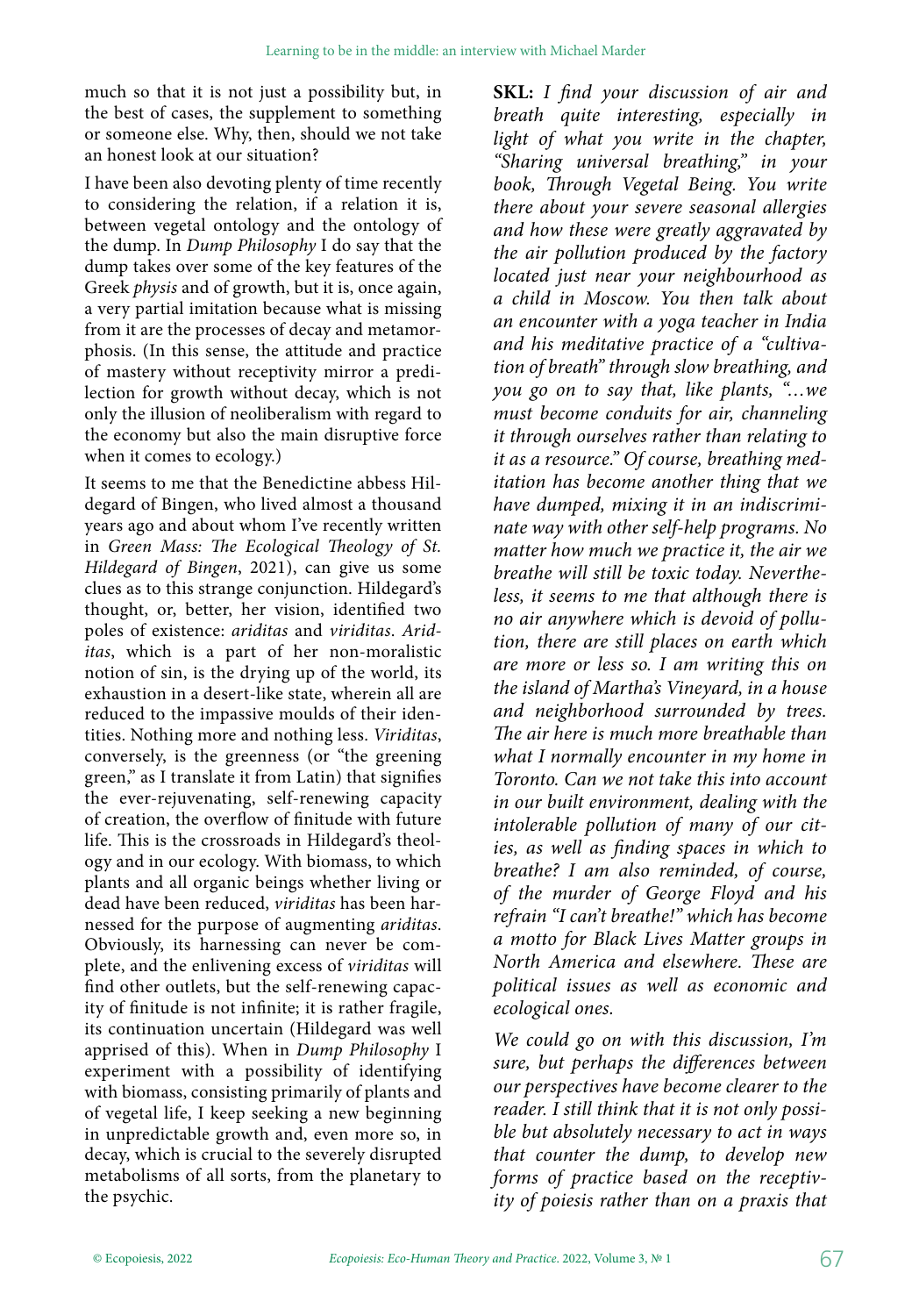*attempts to dominate all that is. This is perhaps "a cautious hope," and we must always be on guard against the unintended consequences of our actions lest they contribute to the catastrophe as well.*

*Finally, I would like to bring our visà-vis to a pause, if not a halt, by asking you to explain what you meant when, in your presentation of Hildegard of Bingen, you end by "…seeking a new beginning in unpredictable growth and, even more so, in decay…" In the rather bleak presentation that you provide of our world today, I am encouraged by your acknowledgement of the possibility of such a new beginning. How can "unpredictable growth and… decay" make such a "turn" or "Kehre," to use Heidegger's word, possible?*

**MM:** What I describe, at the limit of the capacities of phenomenological description, in *Dump Philosophy*, is a predominant tendency that is, certainly, proceeding unevenly and is still nowhere near its completion. The becoming-dump of the world does not happen to the same extent in every place, but it does drag the very notion of placeness into its abyss. Further, the tipping point, to which I refer early on in my book, is the switching around of terms in the relation between the rule and the exception: if, until fairly recently, it seemed that patches of pollution besmirched our otherwise pristine planet, now the rule is that of a massive pollution of every ecosystem, with comparatively less polluted exceptions here and there. And, since we are dealing with a tendency (hence, something by its nature dynamic), it is reasonable to conclude that, going forward, there will be more and more homogenization of the dump, leaving less time and space for occasional exceptions to its merciless advance.

Now, the entire wager of my project is that we should not seek these ever-rarer exceptions to the general rule, but should instead delve into the rule's starkest instantiations in order to tease out the "mechanics" and the "logistics" of the dump. Along the same lines, I discourage a search for solutions, tempting as it may be, precisely in exceptional niches, such as places where we can breathe relatively fresh air. As I put it at some point—I am paraphrasing here—the business of exceptional experiences sells a lie, because what

sort of an experience is it when the (material and transcendental) form of experience has been devastated?

The issue of air, which we've touched upon several times in our conversation, is particularly sensitive and important for the very reasons you cite: in addition to lethal pollution, it is now laced with other life-threatening particles (airborne viruses) and imbued with political significance in the aftermath of George Floyd's murder at the hands of police. In a sense, Covid19 has contributed to the dumpification of air because the pandemic has made its sharing and shared cultivation all but impossible. Necessary as they are, the masks are the devices of privatization: they restrict the circulation and sharing of air, which, precisely as a vital non-resource, was at the basis of my dream of "elemental communism" at the time of the correspondence with Luce Irigaray, which yielded *Through Vegetal Being*.

That said, the possibility of doing something in the dump that would, perhaps, change the dump from within also emerges rather clearly with respect to air. How is it to practice slow breathing in Delhi or in Chengdu (cities with air pollution that struck me as truly intolerable when I stayed there), say, as opposed to the parts of North America and Europe, where we are currently writing and breathing? What does it mean to engage in the cultivation of breath not within the luxury of relatively free breathing but within a sense of suffocation? And, wherever we are, what does it feel like to turn ourselves into the conduits of air, while sensing and knowing that we become the conduits of what I baptise as aerodump? This is the practical and theoretical hinge I have been alluding to: as the conduits of air, we channel the dump through ourselves, but, in channelling it this way, we contribute to a micro-breakdown of its mechanics and logistics.

And I believe that, with the more-than-example of air, I am addressing your closing question about the possibility of a "turn" and "a new beginning." As you can see, such a beginning cannot signify a break with the past, starting from a clean slate, of which various thinkers dreamt at the dawn of modernity. It implies, on the contrary, mending all sorts of severed connections between growth and decay, inhalation and exhalation, life and death. It means, also and thereby, learning to be in the middle—the vegetal *and*  existential position par